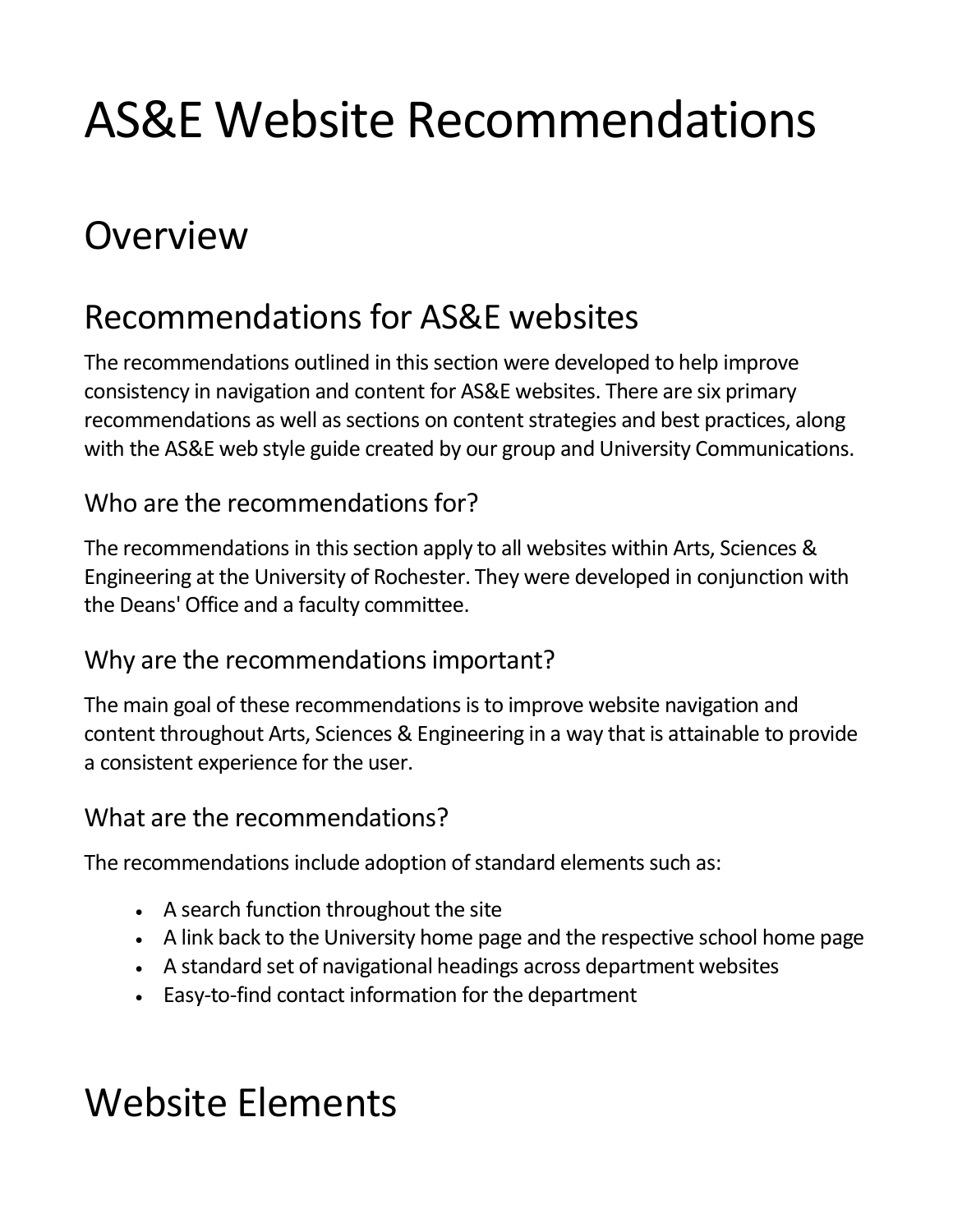The recommendations for required elements listed below aim to improve consistency in website navigation and content. There are six primary recommendations that include adoption of standard elements such as:

- A site-wide search function
- A link back to the University and respective school home pages
- A standard set of navigational headings
- Specific and consistent faculty/staff information
- Easy‐to‐find contact information

A list of web browsers and mobile devices that sites should be tested against for compatibility issues are also provided. It is recommended that sites be designed with mobile devices in mind.

#### 1. Department home pages

Each department home page should feature the following elements:

- Site-wide search
- Link back to the College and either the School of Arts & Sciences or Hajim School of Engineering home page
- Link back to the University home page
- Approved University, SAS, or Hajim logo (see [Creative Services\)](http://www.rochester.edu/creativeservices/graphicstandards/logo.html)

### 2. Top‐level navigation

Individual department websites should feature a top‐level\* navigation scheme that is persistent throughout the site. Uniformity in menu titles is key to providing easy, consistent navigation for the wide range of users of our websites.

We recommend using the following menu titles:

- About Us
- People (includes faculty, staff, and students if applicable)
- Undergraduate
- Graduate
- Research
- News & Events

\*Top‐level does not refer to the location of the navigation bar, but instead refers to striving for consistent and relevant navigation menu titles. Individual departments may have a need for additional menu items besides the ones listed above.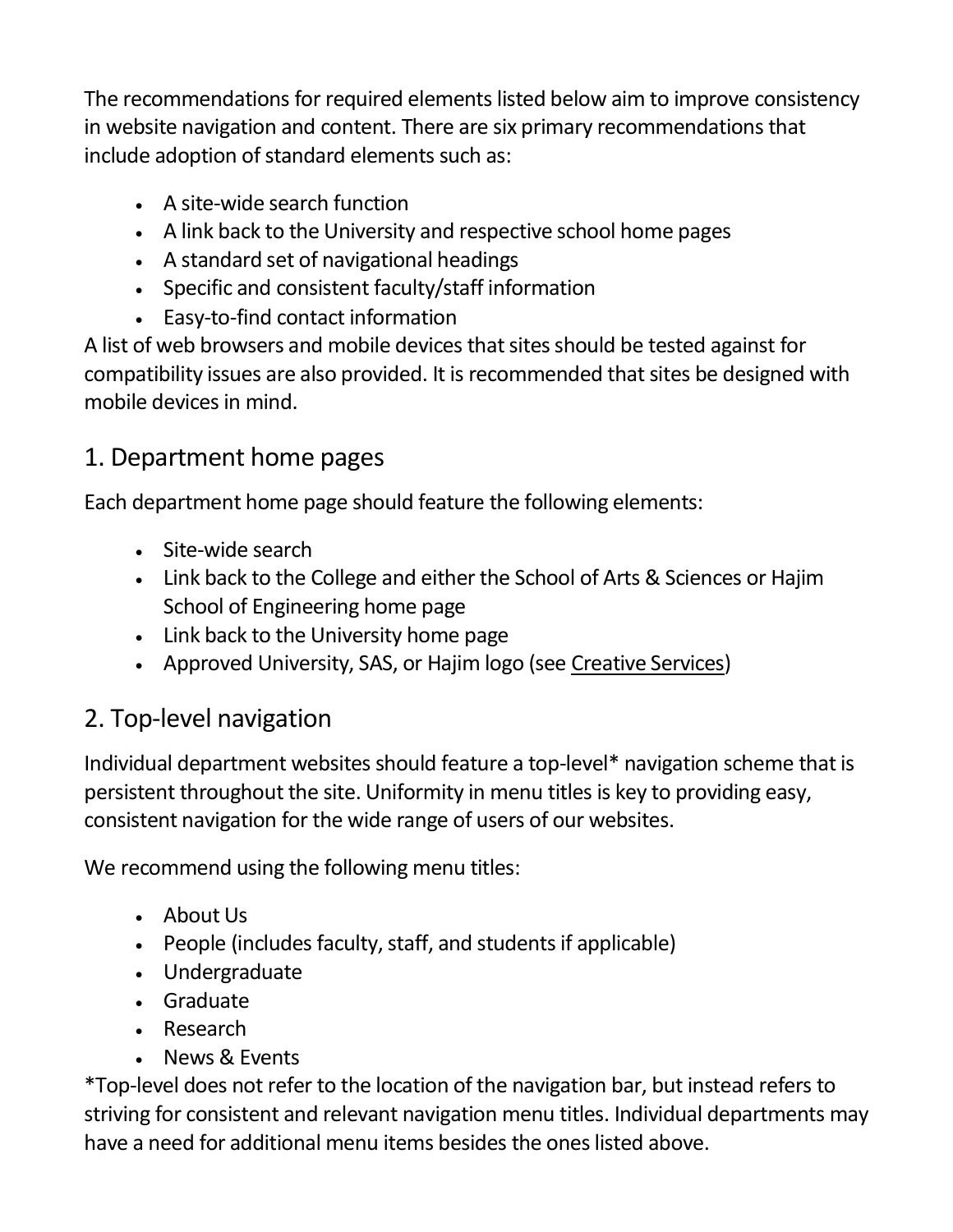#### 3. Faculty pages

Every faculty member should have a departmental page within the People area of the department's site. The faculty person's page should include:

- Name and title
- Contact information (phone, email, office location)
- A current photo
- Highest degree earned
- Current research interests and a research overview
- Updated list of selected papers/publications
- Current or representative list of courses taught
- Awards/honors
- A downloadable CV (pdf)

A brief bio can also be included. Personal faculty websites should be a link on this page, not a substitute for the departmental faculty web page.

#### 4. Contact information

On the department home page, a "Contact Us" area should be included with the mailing address and department phone number. If an email address is to be included, it should be a department email address, not an individual's email address.

#### 5. Web browser and device support

All websites should be tested in the following browsers and devices:

- Android
- Chrome
- Edge
- Firefox
- Internet Explorer 8+
- iPhone
- iPad
- Opera
- Safari

#### 6. Mobile devices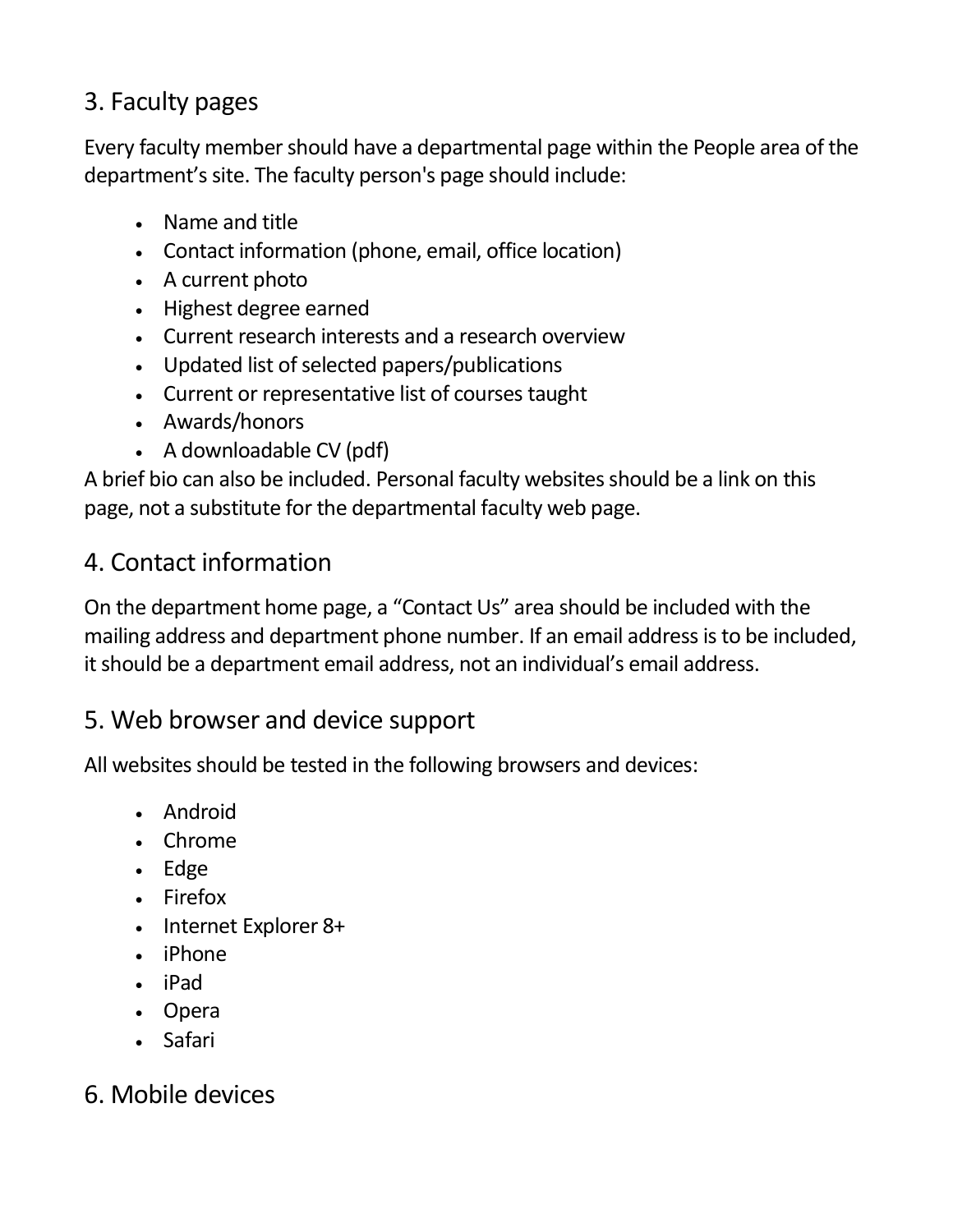As the portion of traffic to our websites from mobile devices increases, each department should have a plan for how their site functions in mobile devices. Sites should be tested in a variety of mobile devices to identify problem areas.

# Content Strategies

Content strategy involves identifying the type of content that will best enable you to communicate to your online audience. The information below will help you to create and publish useful, usable content.

A content strategy defines:

- Key themes and messages
- Recommended topics
- Content purpose

### Define your audience

The most important question to ask and answer for any website is: "Who is the most important audience for this web page or site?"

For example, for the University's home page, the most important audiences are those who are not already familiar with the University—those for whom the website will be their first impression of the University.

For Arts, Sciences & Engineering websites, the most important audiences should be: (listed in no particular order)

- Prospective undergraduate students
- Prospective graduate students
- Current students
- Current faculty and staff
- Parents of prospective and current students
- Alumni

### Conduct a content audit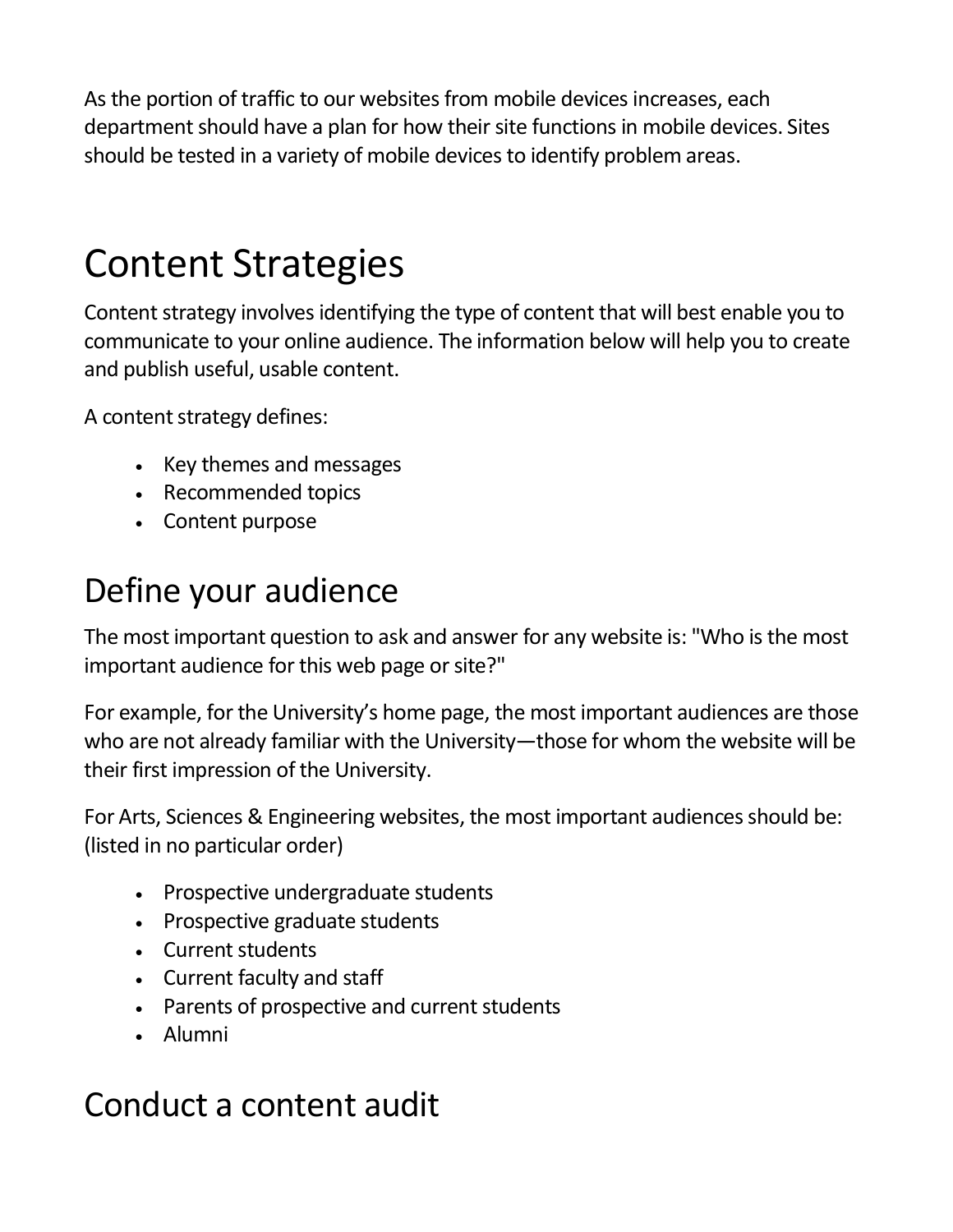Each department should conduct a content audit of their existing site. The aim is to identify where each piece of content on each page came from—who requested it, who wrote it, who added it to the site—and when it was last updated. Audits also identify problem areas (misspellings, dead links) and content gaps that could possibly be filled.

## Write for the web

Recommended reading: *Letting Go of the Words: Writing Web Content that Works* by Janice (Ginny) Redish

Web content is a conversation. When online, people tend to skim and scan to find and understand the information they need.

#### Answer your site visitors' questions

For every topic on your site, think about what people who are visiting your site want to know about that topic. Then think about how to give them that information as clearly and concisely as possible.

#### Let your site visitors "grab and go"

Here's how:

- Break your text into short sections with clear headings
- Start with key messages (i.e., "front-loading" the content)
- Write short sentences and short paragraphs (a one sentence paragraph is fine)
- Use lists and tables
	- <sup>o</sup> Bulleted lists for items or options
	- <sup>o</sup> Numbered lists for instructions
	- <sup>o</sup> Write and insert meaningful links
	- $\circ$  Illustrate your content (with photos and captions)

Additional writing tips:

- Write in the active voice (most of the time)
- Use plain language
- Use verbs for action instead of nouns (e.g., "He denied…" instead of "He issued a denial…")
- Remember parallelism (humans like patterns)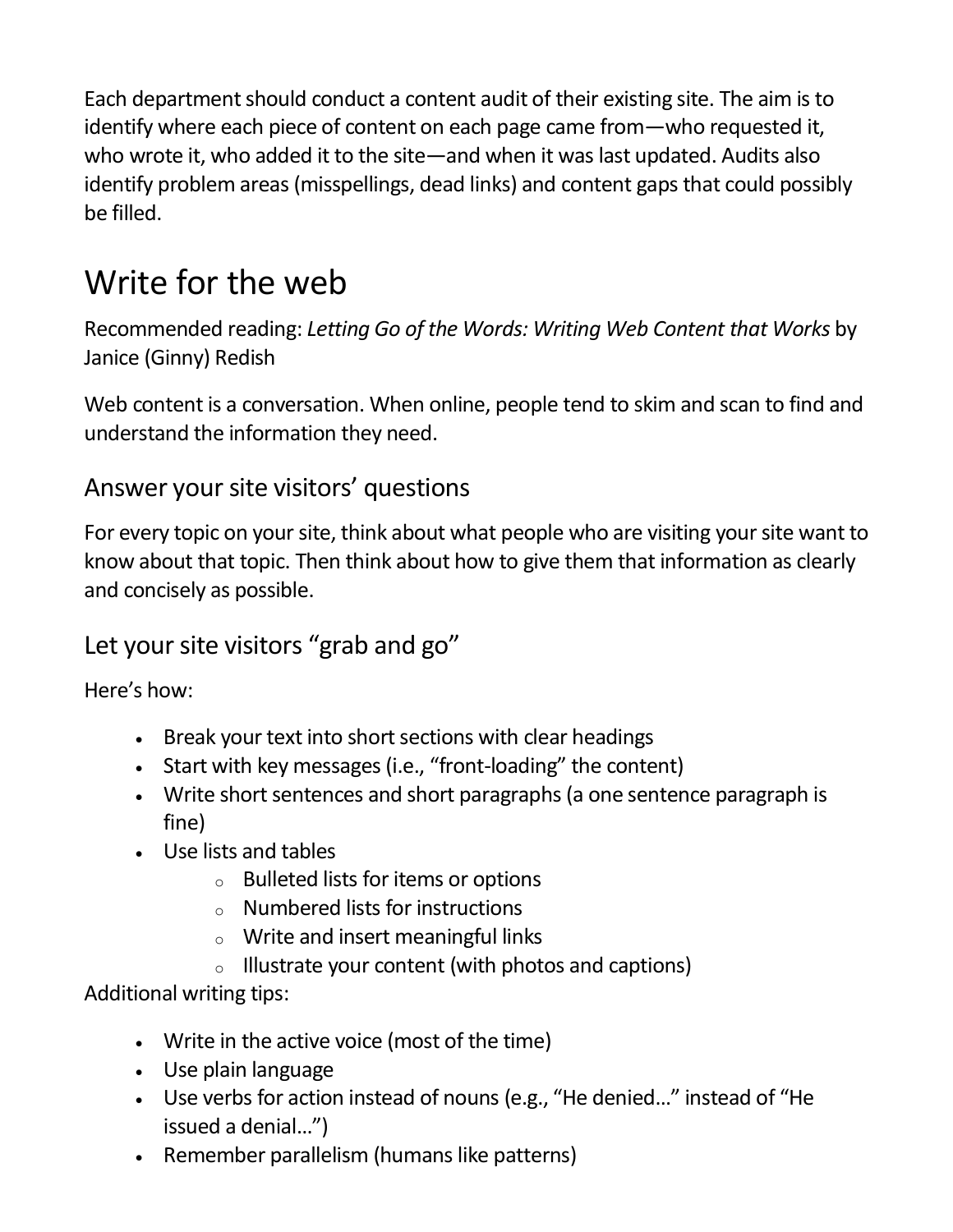- Cut unnecessary words
- Use the inverted pyramid style (key message should be first)
- Talk to your site visitors by using "you" (and "we," if appropriate) in the copy to draw the reader into the conversation
- Avoid overly long or clever page titles, section headings, etc.

For more writing tips and guidelines see the [AS&E web style guide.](https://www.rochester.edu/college/webcomm/styleguide/index.html)

## Encourage further use

What do you want people to be able to do on your site? Apply for a program? Contact faculty? Subscribe to a newsletter? Follow your social media accounts?

Think about the questions your site visitors have. Be sure to answer them, while using tone and style to engage your site visitors.

Remember: Give your site visitors what *they* need. And keep in mind how *they* access your content, from computer screens to mobile devices.

```
See also: Web Writing Guidelines (pdf)
```
# Web Accessibility

Content on all Arts, Sciences & Engineering (AS&E) websites should be accessible to everyone. Below are some steps you can take to help make sure that everyone has equal access to our sites.

## Images

Images with text, like posters or infographics are inaccessible to unsighted visitors. By law everything that is available to sighted users must also be available to unsighted users. Therefore, any information that is displayed in an image must also be written out in the text on the page.

If the image is also a link, then the link destination should be described in the alt text.

Alt text (image description)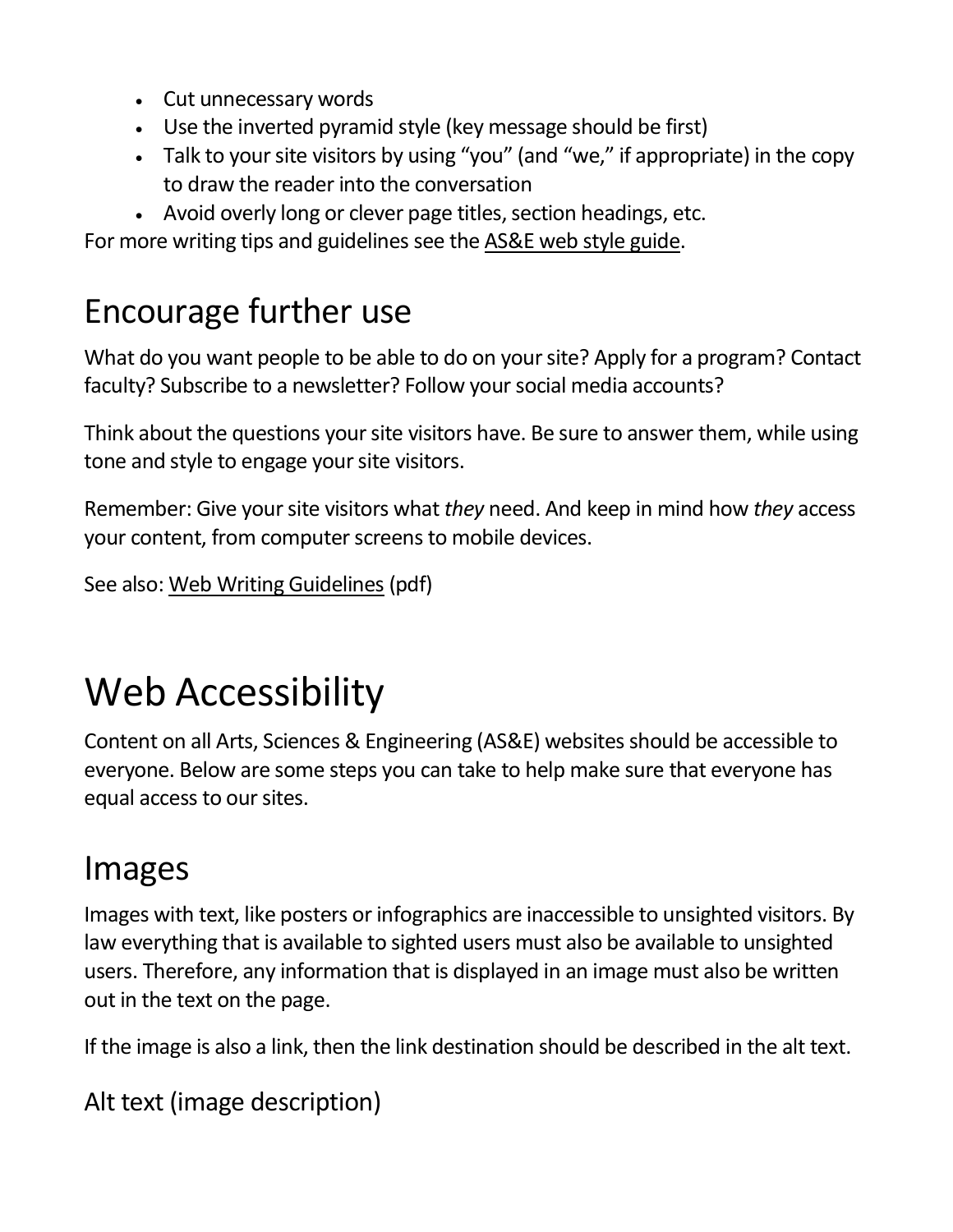To make images accessible to people who are visually impaired, it's important to always include "alt text." Alt text is used by screen readers to explain what the image shows.

When writing alt text, you want to provide a concise but complete description of what is in the image. You can leave out phrases like "photo of" or "image of" because the alt text implies this already. Some screen readers cut off alt text after 125 characters, so it's important to keep your description to that character count or less, if possible. We also suggest using a period at the end of alt text so that the screen reader pauses before continuing to the rest of the content.

Alt Text Example



Ok: Photo of student

Better: Student in the library.

Best: University of Rochester English major poses in Rush Rhees Library between bookshelves.

## Links

Screen readers read out all the text verbatim, including URLs. To create a better user experience for those with screen readers, it's important to use meaningful hyperlinks instead of spelling out URLs. You'll also want to keep hyperlinked text to 100 characters or less to make sure they're accessible to screen readers.

Screen readers also can read all the hyperlinks, allowing unsighted users to "scan" the web page. To make this feature useful to non-sighted readers, we suggest avoiding "here" and "click here" links as they don't tell the user where the link goes. Creating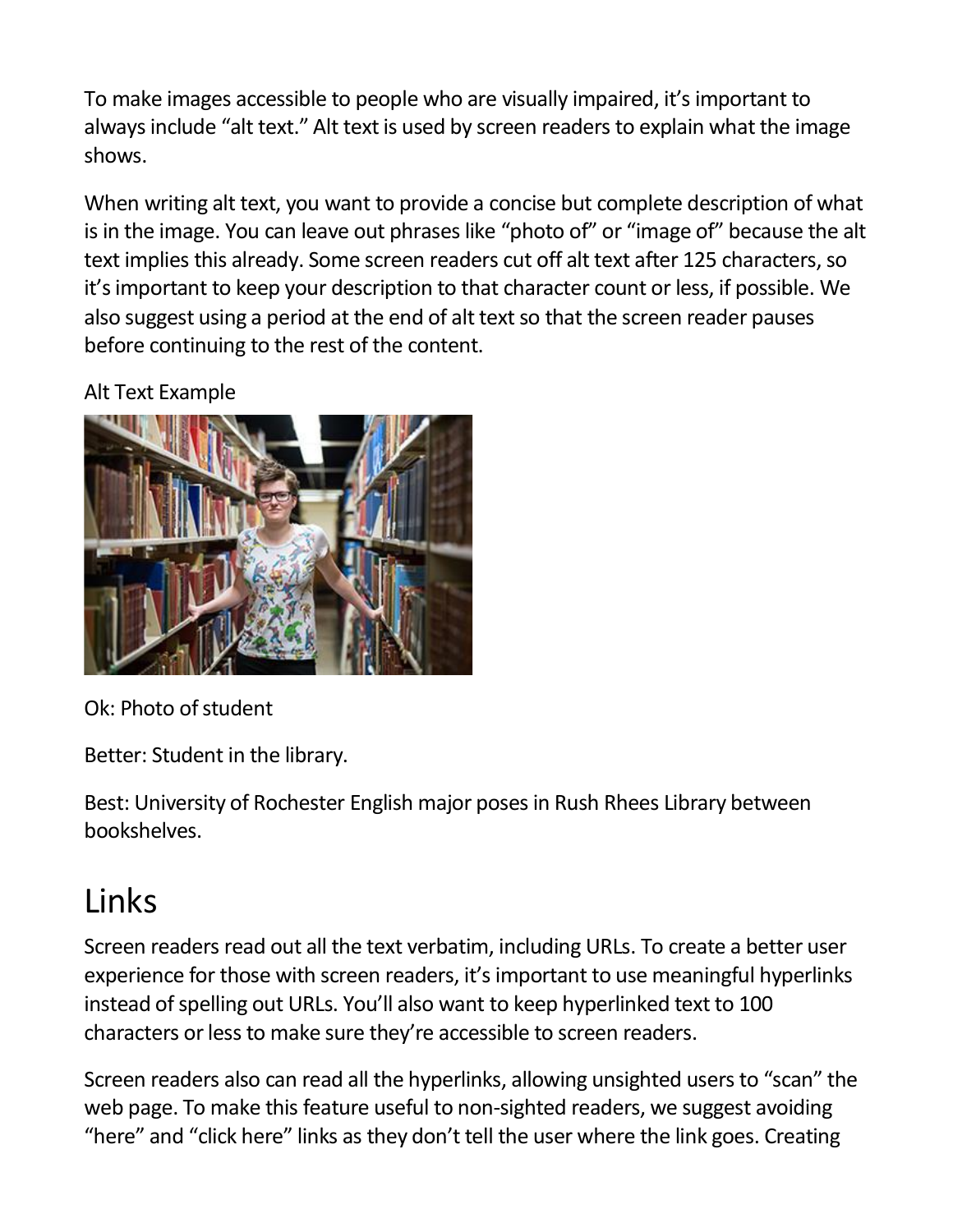meaningful hyperlinks helps sighted users as well because it allows them to quickly scan the page for important links.

Here are some examples for how to rewrite "here" and "click here" links:

- Instead of "you can apply to Rochester by clicking here" try:
	- <sup>o</sup> Apply to Rochester online!
- Instead of "to see a full description of services click here" try:
	- <sup>o</sup> For more information about our services, check out the Complete Service Description (PDF).
- Instead of "click here to register" try:
	- o Register online through our secure system.

## Tables

In AS&E, our content management system applies the proper "markup" or coding to help make tables accessible to non-sighted readers. If you're coding a table using HTML or using a different system, you'll want to make sure it's coded properly so that non-sighted readers can access it. [WebAIM's creating accessible tables page](https://webaim.org/techniques/tables/data) is a great resource for properly coding tables.

In addition to being coded properly, all tables should include a caption. The caption should be a short heading for the table content.

To add a caption to a table in Cascade, click on the Accessibility tab that comes up on the screen after you click "Check Content and Submit". Under Actions click Fix and enter your table heading.

## Videos

All videos used on the AS&E pages must be captioned and use an accessible video player like YouTube. If you're using auto-generated closed captioning, be sure to review the captions for accuracy before adding the captioned video to your website.

We also suggest providing a transcript and [audio description](https://digital.gov/2014/06/30/508-accessible-videos-how-to-make-audio-descriptions/) to help ensure that everyone can experience the content in the video.

Interested in learning more? The University of Washington has a great page about [creating accessible videos.](https://www.washington.edu/accessibility/videos/)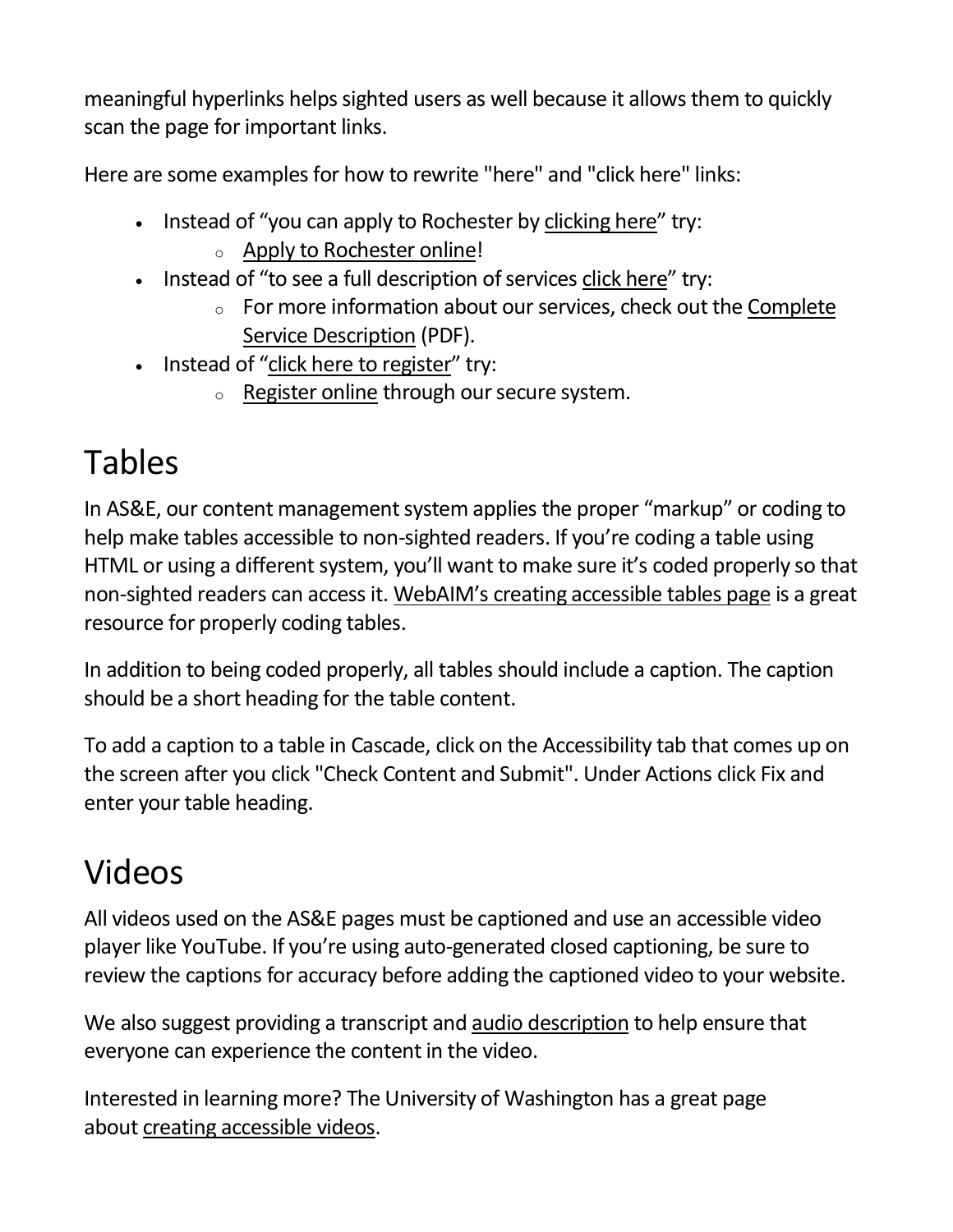If you need assistance in uploading videos in YouTube, University IT provides an uploading service for a small fee. Submit a help request to [univithelp@rochester.edu.](mailto:univithelp@rochester.edu)

If you need assistance in captioning videos, University IT recommends [rev.com](https://rev.com/) for captioning services.

### PDFs

Many PDFs aren't accessible to screen readers at all, and even ones that are accessible can be difficult to use. We recommend limiting PDF use, but if a PDF is needed, they must be accessible.

Creating an accessible PDF starts at the document stage. When writing your document, you'll want to use:

- Meaningful hyperlinks
- Alt text on your images
- Page breaks rather than tabbing to the next page
- Headings, following a consistent heading hierarchy
- Simple tables

Once the document has been created be sure to save as a PDF. Saving allows screen readers to access the code in the original document. If you use print as a PDF instead it will strip all this code away, making the content inaccessible to a screen reader.

For more information about making a PDF more accessible see [SiteImprove's How to](https://siteimprove.com/en-us/blog/how-to-create-accessible-pdfs/)  [Create Accessible PDF article.](https://siteimprove.com/en-us/blog/how-to-create-accessible-pdfs/)

## **Headings**

Section, page title, and heading tags tell non-sighted users how content is organized on a page. Therefore, it's important to use tags appropriately for information hierarchy rather than just visual emphasis.

For example, you wouldn't want to use a heading tag to highlight an application deadline. You also wouldn't want to use bolding in place of a heading tag because this would get skipped when a screen reader "scans" the headings and won't have the same orientation effect as a heading would.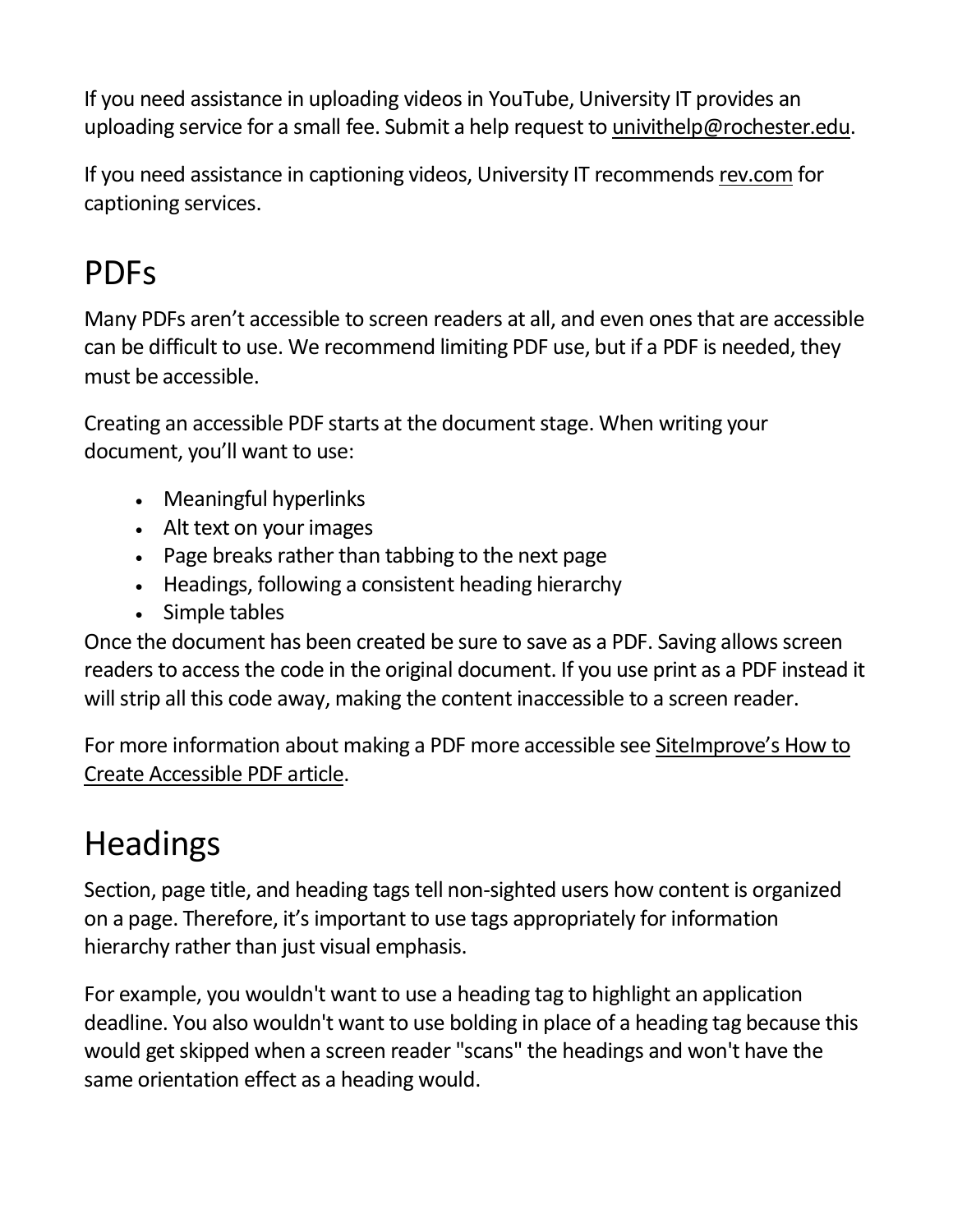# Best Practices

## Tracking and performance

Each department website should provide some means of tracking visits to the site. The recommended method for collecting user and visit information is Google Analytics. There is a main University account that can be added to each site, and then a separate report for that site can be provided. All sites using the AS&E web template automatically have Google Analytics for the site.

### Accessibility

All University department websites should meet basic accessibility guidelines for users with disabilities. Test your sites against a validator like [WAVE](http://wave.webaim.org/) to identify any accessibility problems that need fixing.

### **Templates**

The standard Arts, Sciences & Engineering template is available for all academic and administrative departments within AS&E. This template is also available for faculty lab sites and research centers.

### Logos

For guidelines on how to apply the approved versions of the University's logo, see the [guidelines and downloads web page.](https://www.rochester.edu/creativeservices/logo.html)

Remember, the logo is not synonymous with a header or headline. It does not need to be the biggest, most prominent element on the site. For example, it is often appropriate to use the logo in a footer, or as a secondary element in a header.

# Web Editing Procedures

### Roles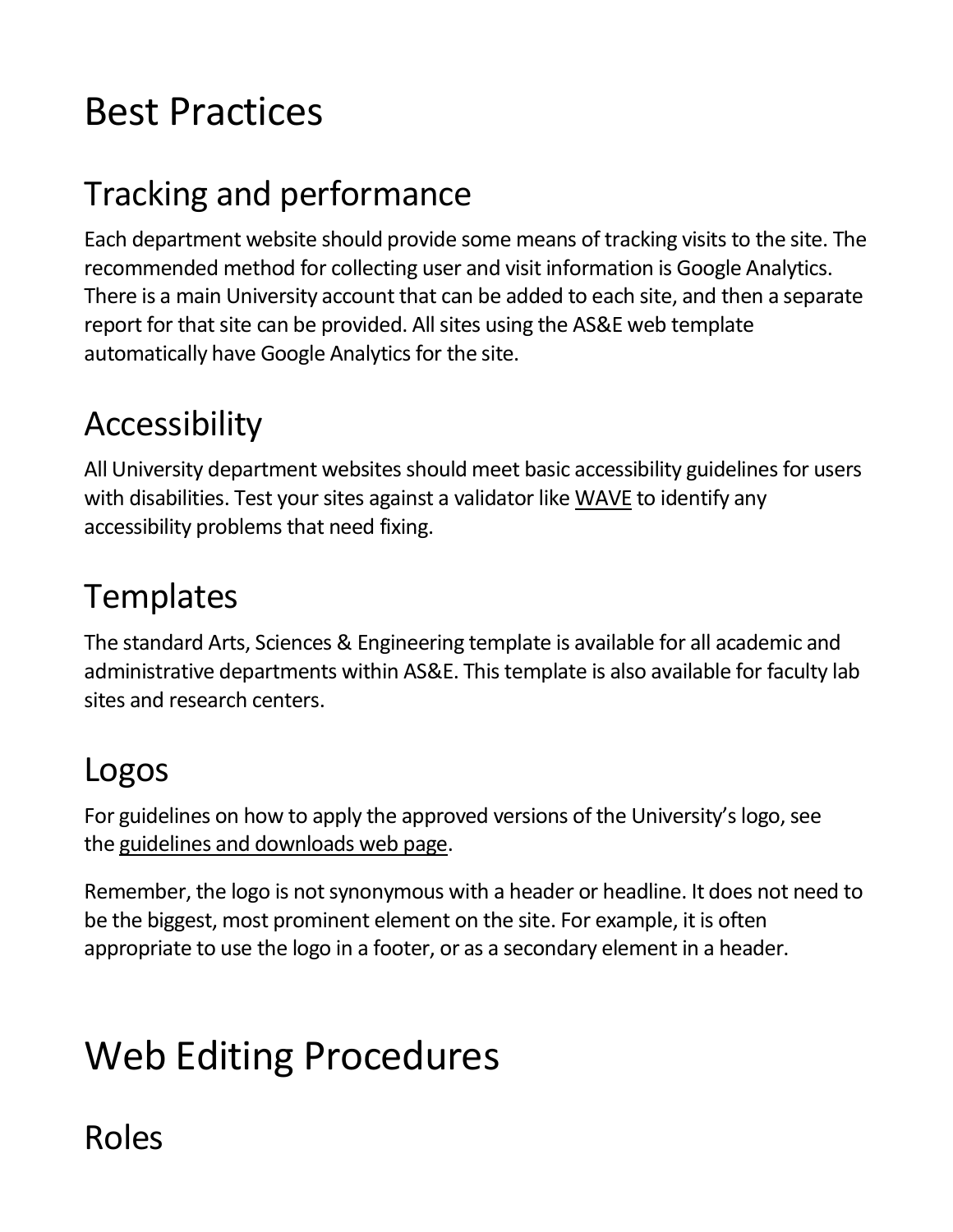One person can fill multiple roles. We suggest that the reviewer and backup editor be the same person to give the backup editor more opportunities to access the system. The editor cannot also be the reviewer or backup editor.

**Approver:** Makes final approval on what content should go on the website, and if the suggested placement is appropriate.

**Contributor:** Suggests and/or writes content for the website.

**Reviewer:** Reviews content for grammar, spelling, and style.

**Editor:** Inputs content into the WCMS.

**Backup Editor:** Inputs content into the WCMS when the editor is out of the office.

| Procedure: content requests/updates |                                                                                                                                                                                                 |  |
|-------------------------------------|-------------------------------------------------------------------------------------------------------------------------------------------------------------------------------------------------|--|
| Contributor                         | Choose the most fitting option for your group. Only one<br>option should be chosen.                                                                                                             |  |
|                                     | Option 1: Emails update to editor, include page(s) and<br>$\bullet$<br>location(s)<br>Option 2: Notifies editor of update during staff<br>$\bullet$<br>meeting, include page(s) and location(s) |  |
| Editor                              | Updates WCMS content and publishes updated content.                                                                                                                                             |  |
| Editor                              | Notifies contributor that updated content is now live.                                                                                                                                          |  |

| Procedure: small updates* |                                                                                                              |  |
|---------------------------|--------------------------------------------------------------------------------------------------------------|--|
| Contributor               | Sends suggested content to the approver and requests that it<br>be put on the website and suggests location. |  |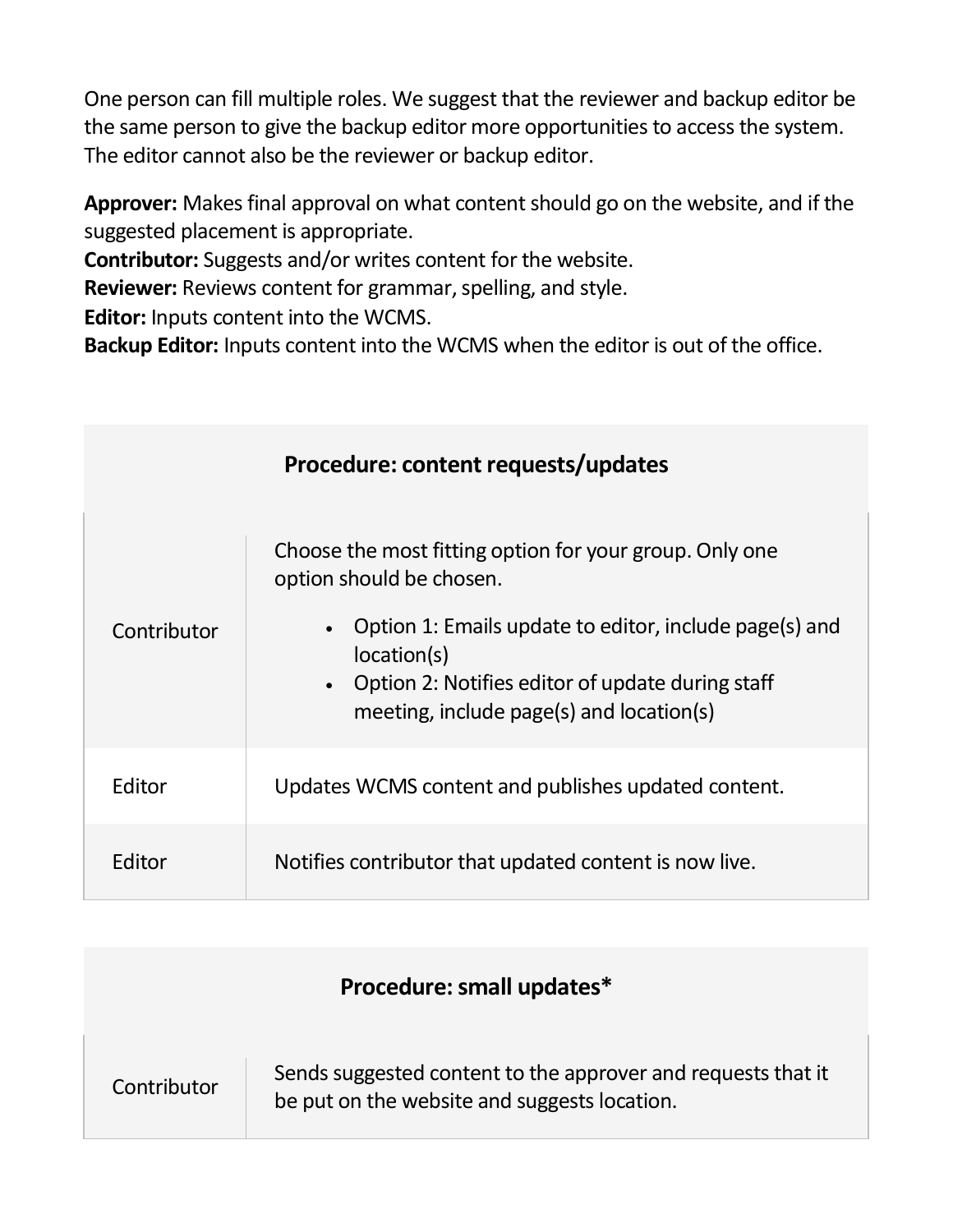| Approver | Approves or denies the content request based on overall<br>website goals and target audience.<br>• If approved: Emails editor the content with any<br>additional suggestions or recommendation for<br>implementation, including deadlines. Contributor is<br>CC.<br>• If denied: Email contributor reason for denial. |
|----------|-----------------------------------------------------------------------------------------------------------------------------------------------------------------------------------------------------------------------------------------------------------------------------------------------------------------------|
| Editor   | Reworks content using web best practices and style guide<br>standards. Emails the updated content to the reviewer (we<br>suggest using Word documents at this stage so you can use<br>track changes).                                                                                                                 |
| Reviewer | Reviews reworked content for grammar, spelling and style,<br>making updates as needed. Emails the editor a copy of the<br>changes or notifies them that the content has been reviewed.                                                                                                                                |
| Editor   | Looks over reviewer's changes. Inputs final version into the<br>WCMS and publishes.                                                                                                                                                                                                                                   |
| Editor   | Notifies the contributor and approver that the updated<br>content is now live.                                                                                                                                                                                                                                        |

\*Small updates include the following:

- Name changes
- Contact information changes
- Title changes
- Staff/faculty added or removed
- Correcting spelling, grammar, or style errors
- Updating dates, deadlines, and costs